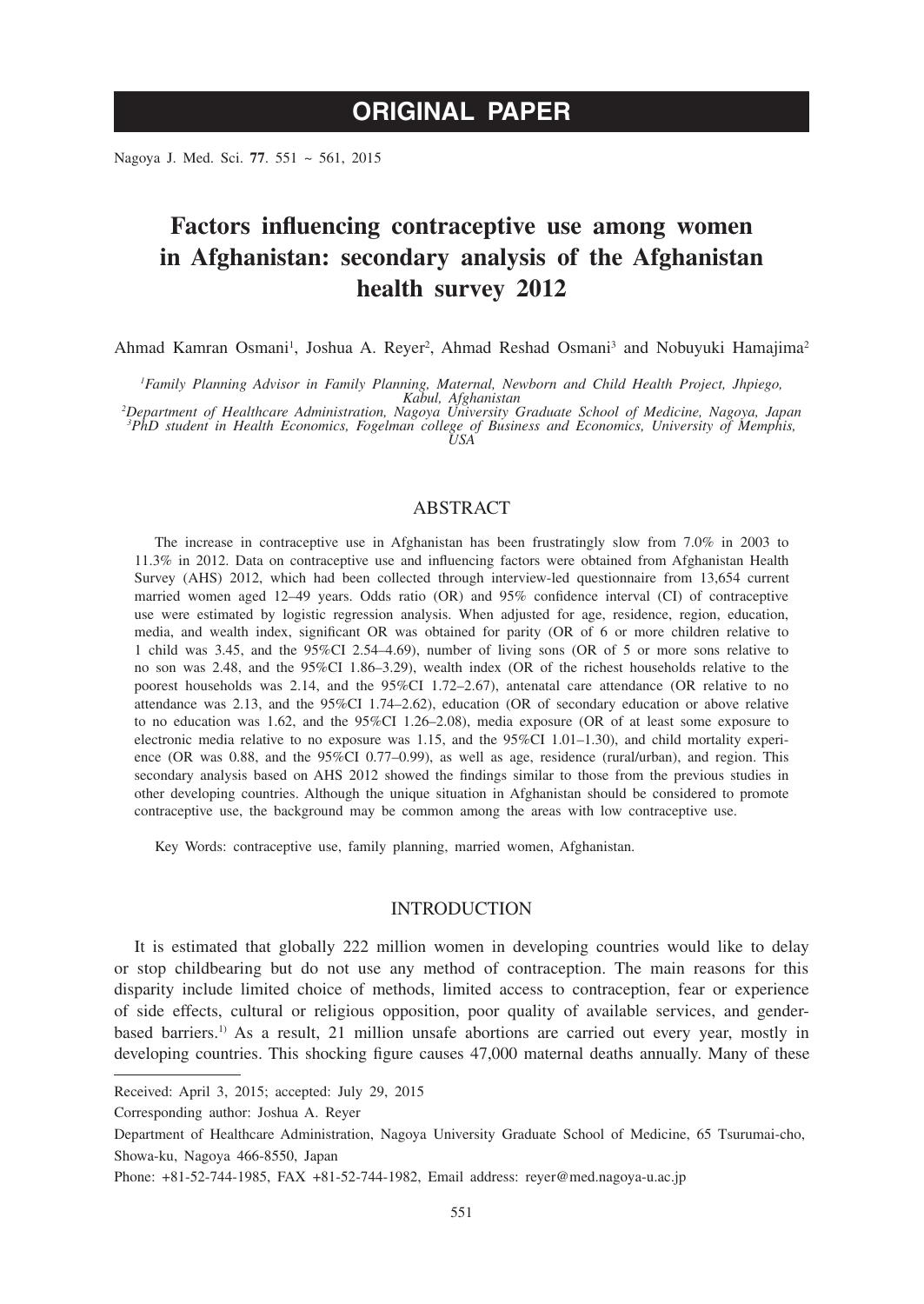deaths could be prevented if information on family planning and contraceptives was available and put into practice.1) Promotion of contraception and ensuring access to contraceptive methods for women and couples is essential to securing the well-being and autonomy of women, while supporting the health and development of communities. Contraception has direct health benefits on maternal and child health such as prevention of unintended pregnancy and subsequent decreased maternal mortality and morbidity. Women with unintended pregnancies that are continued to term are more likely to receive inadequate or delayed prenatal care and have poorer health outcomes than women with planned pregnancies, such as low infant birth weight, and higher infant and maternal mortality and morbidity.<sup>1)</sup>

Decades of conflict and political uncertainty in Afghanistan virtually ruined all sectors of the country, and Afghanistan's health sector has widely suffered from the country's unstable situation. Access to basic healthcare services and hospital services were almost inconceivably limited. After establishment of the transitional government in 2001, the Ministry of Public Health (MoPH) decided to increase equitable distribution of healthcare services throughout the country. Therefore, the MoPH introduced a comprehensive strategic package: the Basic Package of Health Services (BPHS). The main purpose of the BPHS is to provide a standardized package for delivering basic healthcare with greater focus on reproductive and child healthcare services. Fortunately, introduction of this package has considerably increased coverage and accessibility. Later on in 2005, another package was introduced as complementary to BPHS: the Essential Package of Hospital Services (EPHS). In a general sense, the BPHS provides primary healthcare services throughout the country while EPHS covers secondary and tertiary healthcare services. However, they are interrelated through district hospitals.

The MoPH of Afghanistan made considerable achievements in terms of healthcare services distribution and coverage by implementing the BPHS and EPHS. For instance, to compare trends in maternal and child health coverage over time in Afghanistan, antenatal care coverage has been generally increasing since 2003, when it was 9%, while the most recent estimate for rural Afghanistan was 48.5%. In the same way, skilled birth attendance and institutional deliveries were both rising from 9.0% and 6.0% to 40.5% and 32.4% respectively, but the level of contraceptive prevalence remained very low, with only 11.3% of rural women using modern contraception in 2012.2,3) This is despite family planning services, including counseling on various methods of contraception and distribution of modern methods (condom, oral pill, injection, intrauterine devices and female sterilization), have been provided free of charge by most BPHS and EPHS health facilities since 2003. At the same time, family planning continues to be a priority for the MoPH, with objectives of gradually reducing the population growth rate, promoting the concept of a small family norm to the population in general and the rural population in particular, increasing the availability of and demand for family planning services, providing quality care of family planning services, reducing unmet need, expanding and sustaining adequate family planning services at the community level by utilizing all health facilities, and encouraging the private sector and NGOs to promote family services.4,5) Despite to all these efforts in the last decade, Afghanistan still has the lowest contraceptive prevalence rate compared to other countries in the region such as Pakistan, Iran, Bangladesh, and India. This low rate of contraception is also one of the leading causes of Afghanistan's fertility rate (5.2 per women) the highest in southern Asia.<sup>6</sup> This high fertility will have an impact on rapid population growth and overall socio-economic development of the country in general, and maternal and child health in particular.

In the last two decades, studies in developing countries have shown that contraceptive use is influenced by various factors. A number of these factors include demographic characteristics, economic factors, religious beliefs, and knowledge of contraception. Other factors are social factors such as education of couples, gender preference among children, the quality of the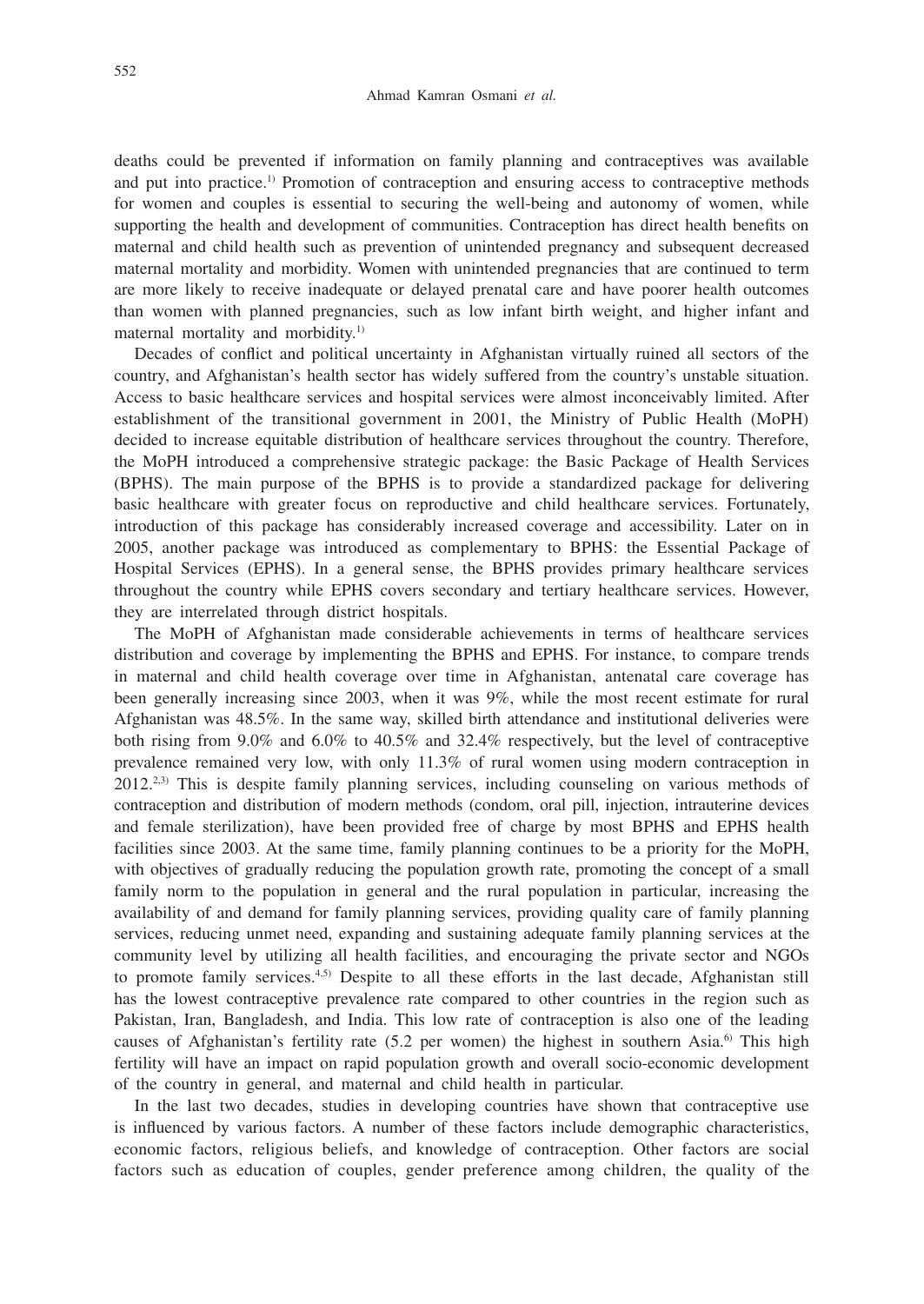553

information given by health professionals, family planning service and supply variables, influence of mass media, extent of communication between husbands and wives on family planning, and reproductive factors.7-16)

In order to increase the level of contraceptive use and accelerate fertility decline in Afghanistan it is necessary to understand what socio-economic, demographic and reproductive factors significantly influence contraceptive use there. Therefore, assessment of the various socio-economic, demographic and reproductive variables that contribute to contraceptive use is essential for promoting that use and lowering the birth rate. This study aim is to examine the factors affecting conceptive use among women in Afghanistan, using the dataset collected by Afghanistan Health Survey (AHS) 2012.

# MATERIALS AND METHODS

#### *Data Source*

This is a secondary analysis of the AHS 2012. The survey was conducted from July to December 2012 by a team from the Monitoring and Evaluation Department of the Ministry of Public Health of Afghanistan, Johns Hopkins University (JHU), and the Indian Institute of Health Management Research (IIHMR). The AHS 2012 is a national representative survey that provides information on maternal and child health, family planning, child survival, health care utilization, and health-related expenditures in Afghanistan through a set of 16 indicators identified by MoPH of Afghanistan. The AHS 2012 covered 12,137-sampled households across 34 provinces of Afghanistan. In this survey, the data for 14,551 married women aged 12–49 years were sampled from 12,137 households. For this study, currently pregnant women (n=445), divorced women  $(n=17)$  and widowed women  $(n=435)$  were excluded from data set bringing the total subjects for analysis to 13,654. The ethical approval for this survey was obtained from both Institutional Review Board (IRB) of MoPH and the Committee for Human Subjects Research (CHR) at JHU. The data collection methods are noted in detail in the AHS 2012 report.<sup>3)</sup>

### *Description of variables*

The dependent variable for this analysis was modern contraceptive use. As per the AHS 2012 women's questionnaire, modern contraceptive methods were defined as use of the pill, contraceptive injection, condom, intrauterine devices (IUD), and female sterilization. Women were asked the question: Are you currently doing something or using any method to delay or avoid getting pregnant? If a woman reported that she was using any method, she was coded 1 and 0 for otherwise. The independent variables were selected for inclusion in the analysis based on their significance in previous studies of contraceptive behavior or on their hypothesized association with contraceptive use. These variables were grouped into three categories: demographic, socioeconomic, and reproductive. To make analysis and interpretation simpler and more meaningful, a number of variables were regrouped from their original categories in the dataset. The demographic variables included in the study were age of the participants at the time of survey, parity, number of living children, place of residence and region. Three categorical variables, women education, media exposure and wealth status, were included in the study as socioeconomic variables. As per the AHS 2012 women's questionnaire, information for exposure to electronic media (Radio and Television) was collected. Women were asked two questions: first, how often do you listen to the radio? Second, how often do you watch television? They were given the following four options for both questions: almost every day, at least once a week, less than once a week, not at all. Two binary reproductive variables, child mortality and antenatal care (ANC) visit were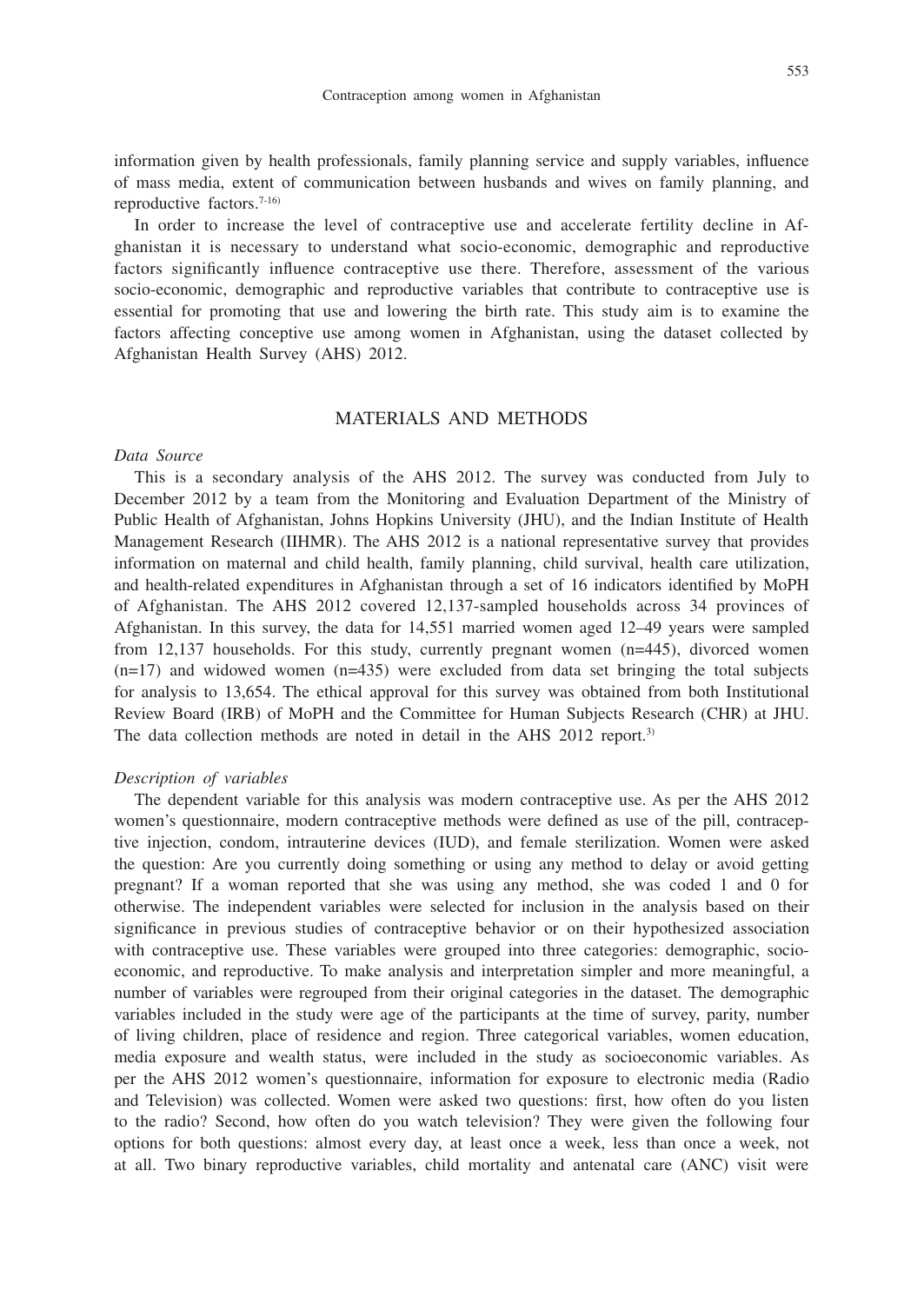included in the study.

#### *Data analysis*

Two approaches were used in the data analysis. Descriptive tabulation was performed to inspect the frequency distributions of variables among the subjects and logistic regression was used to examine the influence of demographic, socioeconomic and reproductive factors on contraceptive use. The results of logistic regression analysis are given as odds ratio (OR), 95% confidence interval (CI) and p-values to assess the relative importance of the selected variables. Comparisons and associations were considered statistically significant when the p-value was less than 0.05. STATA 12 was used for data management and analysis.

# RESULTS

Table 1 provides background characteristics and frequency distribution of contraceptive use among married women aged 12–49 years by socio-economic, demographic and reproductive variables. The highest percentage (20.6%) of responders were women aged 25 to 29 years, followed by women aged 20 to 24 years at 19.3%. However, the smallest segment was the age group of women less than 20 years old  $(7.0\%)$ . The majority of respondents  $(92.7\%)$  resided in rural areas, while only 7.3% of interviewed women were residents of urban areas. The highest proportions of women were represented by the north and central regions (22.5% and 19.0% respectively), while the lowest proportions were found in the south and west regions (7.2%). Most of the respondents (92.0%) had no formal education, while 3.7% had primary level education only, and 4.3% had attained secondary level education or higher. By wealth status, more than 50% of women belonged to the two poorest wealth categories, although a low proportion, 9.2% and 10.7% respectively, belonged to the fourth and fifth highest wealth categories. The majority of women (91.1%) had at least one or more pregnancy, but 8.8% had never been pregnant at the time of the survey. Among women who had ever given birth, 73.2% of them had not experienced child mortality and the remaining (26.8%) had a history of child mortality. More than half of women (53.6%) had attended antenatal care for pregnancies in the last two years, and 42.4% had not attend antenatal care for their last pregnancy.

A total of 1,773 (13.0%) of currently married women aged 12–49 years were using modern contraceptive methods. Contraceptive use was significantly associated with woman's age, rising with each successive age group until to 40–44 age group. The proportion of women in this age group using modern contraceptive methods was 4.5 times higher than 20–24 age group. Urban residence was associated with increased use of at least one modern contraceptive method. Contraceptive use is high in the south and central highland regions, 30.3% and 22.1%, respectively, and was lowest in the northeast region at 5.4%. The percentage of women using any method of contraception was associated with women's education; it rises from 12.7% among those with no education to 15.2% and 17.8% respectively among women with primary and secondary or higher education. Contraceptive use was also increased by mass media (radio and TV) exposure. It was high among women who had at least some exposure to media compared to those who did not have exposure to media (15.1% versus 10.0%). There were significant differences in contraceptive use among women belong to lowest, second, or middle wealth quintiles (9.4%, 11.5%, and 14.1%, respectively) compared to those living in households in the richest wealth quintile (24.9%). Parity also influenced contraceptive use among currently married women. The contraceptive use was 5.3% among women with 1 birth while rising to 10.0% among women with 2–3 births, 14.7% among women with 4–5 births and 18.8% among women with 6 or above births. In the same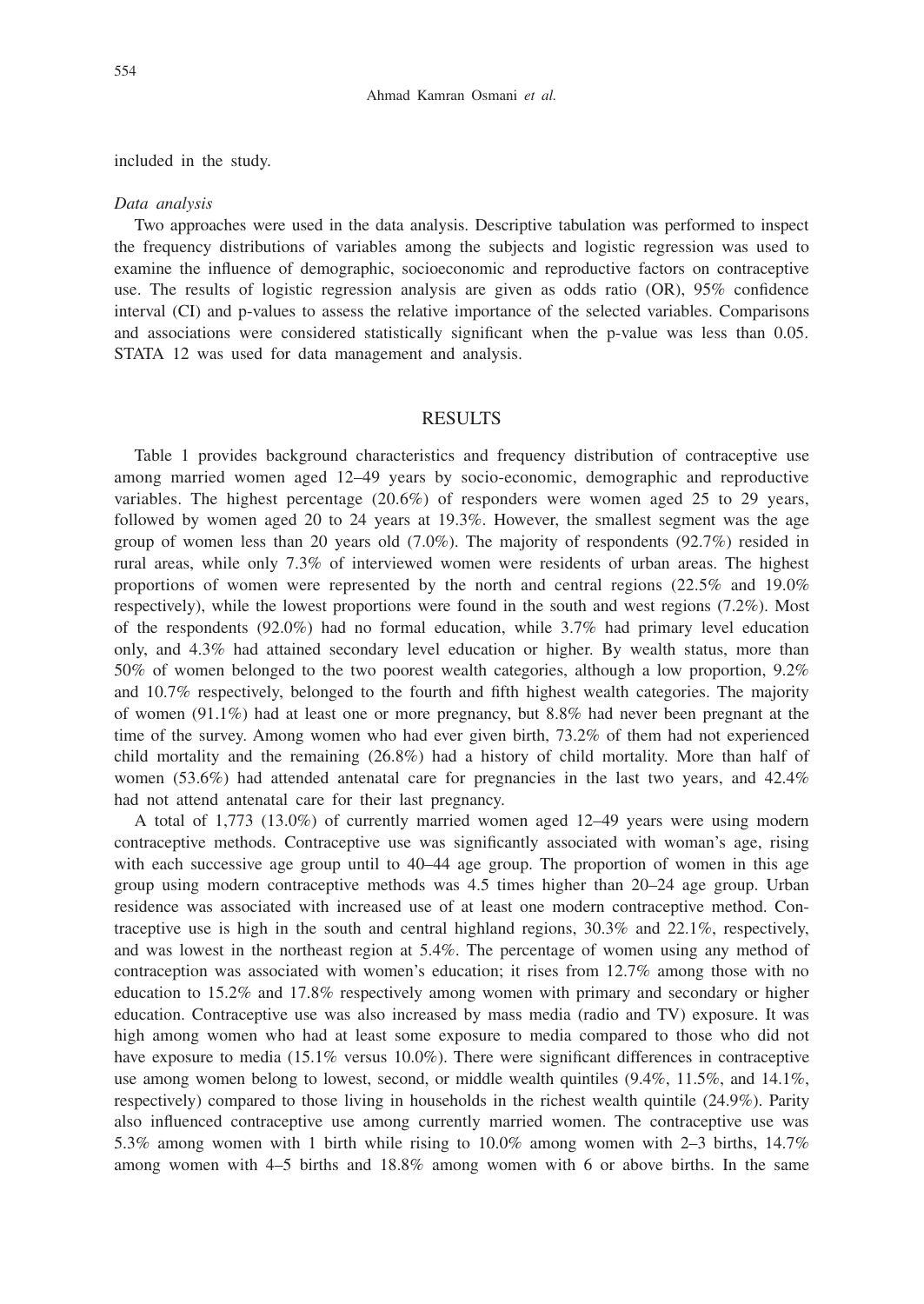| Variables                                                | Subjects<br>Number $(\%)$ | Contraceptive use<br>Number $(\%)$ | P-Value |
|----------------------------------------------------------|---------------------------|------------------------------------|---------|
| Age                                                      |                           |                                    |         |
| $20$                                                     | 959 (7.0)                 | 30(3.1)                            | < 0.001 |
| $20 - 24$                                                | 2,638 (19.3)              | 190 (7.2)                          |         |
| $25 - 29$                                                | 2,814 (20.6)              | 309 (10.9)                         |         |
| $30 - 34$                                                | 2,027 (14.8)              | 343 (16.9)                         |         |
| $35 - 39$                                                | 2,011 (14.7)              | 357 (17.8)                         |         |
| $40 - 44$                                                | 1,568(11.5)               | 315 (20.1)                         |         |
| $45 - 49$                                                | 1,637(12.0)               | 230 (14.1)                         |         |
| Residence                                                |                           |                                    |         |
| Urban                                                    | 991 (7.3)                 | 292 (29.5)                         | < 0.001 |
| Rural                                                    | 12,663 (92.7)             | 1,481 (11.7)                       |         |
| Region                                                   |                           |                                    |         |
| Central                                                  | 2,652 (19.4)              | 299 (11.3)                         | < 0.001 |
| Central Highlands                                        | 1,357(9.9)                | 301 (22.1)                         |         |
| East                                                     | 1,081(7.9)                | 77 (7.1)                           |         |
| North                                                    | 3,078 (22.5)              | 364 (11.8)                         |         |
| Northeast                                                | 2,411 (17.7)              | 131 (5.4)                          |         |
| South                                                    | 980 (7.2)                 | 297 (30.3)                         |         |
| Southeast                                                | 1,147(8.4)                | 147 (12.8)                         |         |
| West                                                     | 948 (7.2)                 | 157(16.5)                          |         |
| Education                                                |                           |                                    |         |
| Non                                                      | 12,558 (92.0)             | 1,591 (12.7)                       |         |
| Primary                                                  | 506 (3.7)                 | 77 (15.2)                          |         |
| Secondary or higher                                      | 590 (4.3)                 | 105(17.8)                          |         |
| Media                                                    |                           |                                    |         |
| No exposure                                              | 7,385 (54.1)              | 761 (10.3)                         | < 0.001 |
| At least some exposure                                   | $6,269$ $(45.9)$          | 1,012(16.1)                        |         |
| Wealth categories                                        |                           |                                    |         |
| Poorest                                                  | 5,377 (39.4)              | 504 (9.4)                          | < 0.001 |
| Second                                                   | 3,202 (23.5)              | 368 (11.5)                         |         |
| Third                                                    | 2,361 (17.3)              | 334 (14.1)                         |         |
| Fourth                                                   | 1,260(9.2)                | 205 (16.3)                         |         |
| Richest                                                  | 1,454(10.7)               | 362 (24.9)                         |         |
| <i>Parity<sup>a</sup></i> ( $n=12,452$ )                 |                           |                                    |         |
| 1                                                        | 1,334(10.7)               | 71 (5.3)                           | < 0.001 |
| $2 - 3$                                                  | 3,052(24.5)               | 313 (10.3)                         |         |
| $4 - 5$                                                  | 3,011 (24.2)              | 414 (14.7)                         |         |
| 6 or over                                                | 5,055(40.6)               | 944 (18.8)                         |         |
| Number of living sons <sup>b</sup> $(n=12,186)$          |                           |                                    |         |
| 0                                                        | $2,009$ (16.5)            | 199 (9.9)                          | < 0.001 |
| $1 - 2$                                                  | 6,541(53.7)               | 931 (14.2)                         |         |
| $3 - 4$                                                  | 3,005(24.5)               | 528 (17.8)                         |         |
| 5 or more                                                | 631 (5.2)                 | 104(16.5)                          |         |
| Child mortality experience <sup>b</sup> (n=12,452)       |                           |                                    |         |
| No                                                       | 9,116 (73.2)              | 1,282(14.1)                        | 0.549   |
| Yes                                                      | 3,336 (26.8)              | 485 (14.6)                         |         |
| ANC for preg. in last two years <sup>c</sup> $(n=5,581)$ |                           |                                    |         |
| No                                                       | 2,587 (46.4)              | 156(0.1)                           |         |
| Yes                                                      | 2,994 (53.6)              | 444 (15.0)                         |         |

**Table 1** Background Characteristics and Frequency distribution of contraceptive use among married women aged 12–49 years by socio-economic, demographic and reproductive variables (n=13,654)

a) 1,202 women who have never given birth excluded.

b) 1,202 women who have never given birth and 266 women whose children do not live with them excluded.

c) 8,070 women who did not have pregnancy in two years prior to the survey have been excluded.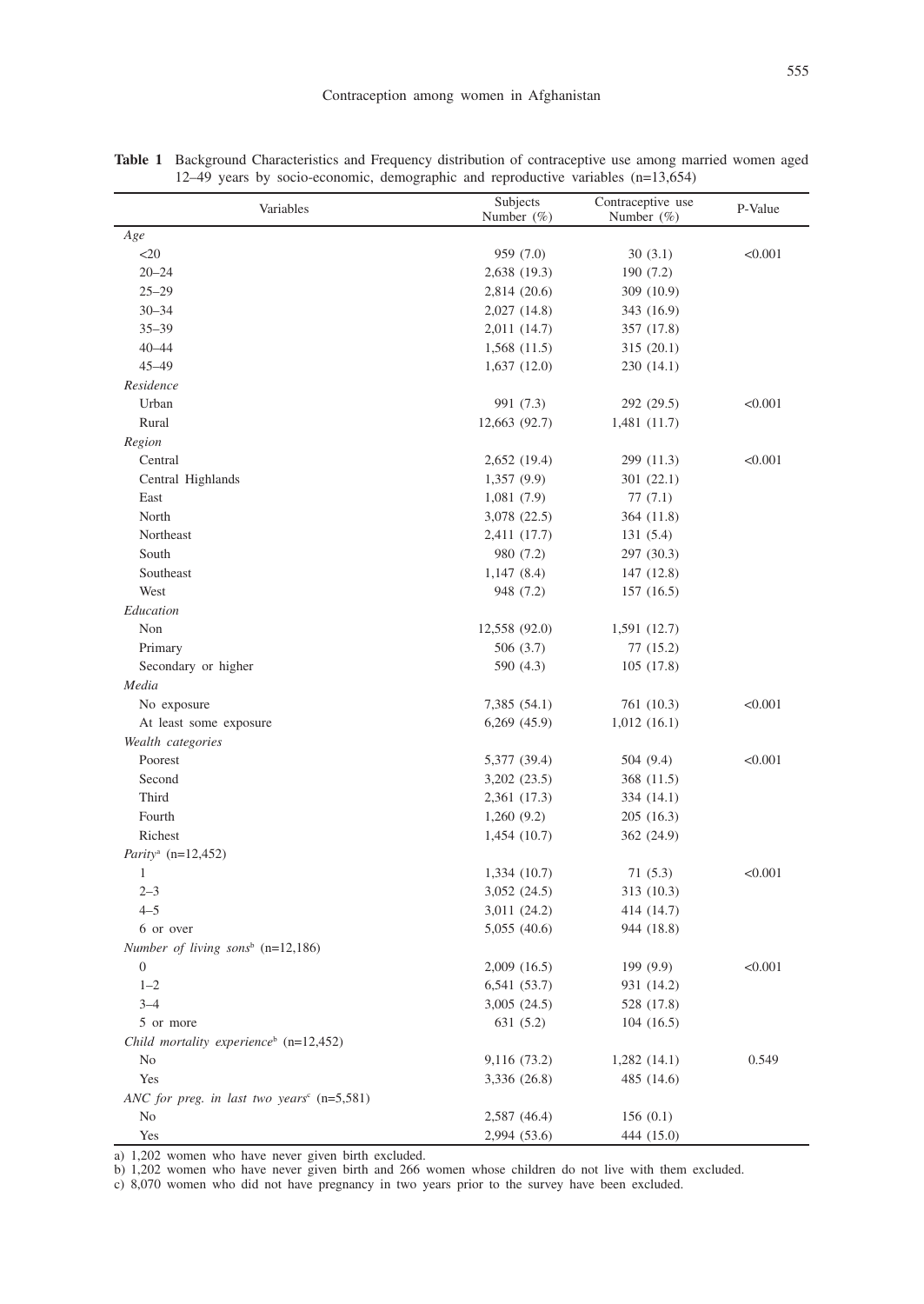way contraceptive use increased with rising numbers of living sons and daughters. Finally, ANC attendance for pregnancies in the last two-years was associated with increased contraceptive use, but there was no association between child mortality experience and contraceptive use.

The OR and 95% CI of modern contraceptive use for 11 selected factors are listed in Table 2. Almost all unadjusted ORs were found to be statistically significant, excepting only child mortality experience. In multivariate logistic regression analysis, when the ORs were adjusted for all variables statistically significant associations of demographic, socioeconomic, reproductive factors with contraceptive use were found, except for residence in the east region and number of living daughters. Women in age groups 20–24 and 25–29 were respectively 3.03 and 5.40 times more likely to use contraceptives than women in the age group of less than 20. Similarly, the ORs for women in age groups 30–34, 35–39, and 40–44 were increased by 9.10, 10.14, and 11.43 times respectively compared to women in age group less than 20; however; OR decreased to 7.50 in women of age group 45–49. Place of residence indicated that women who lived in urban areas were more likely to use contraceptives than those reside in rural areas, with the adjusted OR of women in urban areas using a modern contraceptive method being 1.69 times greater than OR of women in rural areas. Region had a significant association with use of contraceptives after adjustment. Women who lived in the central highland and south regions had the highest ORs (OR=3.20 and 3.28 respectively compared to the central region); the west, north and southeast regions had the third, fourth and fifth highest ORs relative to the central region (OR=1.84, 1.55, and 1.39, respectively). However, women who lived in the northeast and east regions were less likely to use contraceptives than their counterparts in the central region. As expected, women with a primary education were 1.43 times more likely to use contraception than those with no education, and women with a secondary education or higher were 1.62 times more likely to use contraceptives than women with no education. Media exposure also figured prominently in use of contraception. Those women who had at least some exposure to media were 1.15 times more likely to use contraceptives than women with no exposure to media. As expected, wealth status also influenced the use of contraceptives. The women who lived in the richest household were 2 times more likely to use contraceptives than women who resided in poor households. Similarly the OR of women living in the fourth, third and second categories were 1.82, 1.72, and 1.34 times respectively greater than that of women in poor category. Also as hypothesized, parity strongly influenced women's contraceptive use. Women with 6 or more pregnancies were 3 times more likely to use contraceptives relative to women with 1 child. In the same way, the ORs of women with 4–5 and 2–3 children were two times greater than that of women with 1 child. The multivariate analysis implied that the OR increased with the number of living sons; women with 1–2 sons are 1.64 times more likely to use contraceptives than women with no sons; similarly, women with 3–4 sons and women with 5 or more sons were two times more likely to use contraceptives than women in the reference category. Conversely, the number of living daughters had a significant negative statistical effect on the use of contraceptives, with an inverse relationship between the number of living daughters a woman had, and the number who used contraception. The analysis also showed that there was a significant association between child mortality experience and contraceptive use. Finally, contraceptive use was passively influenced by ANC attendance: OR for contraceptive use among women who attended ANC was 2.13 greater than that of women did not attend ANC.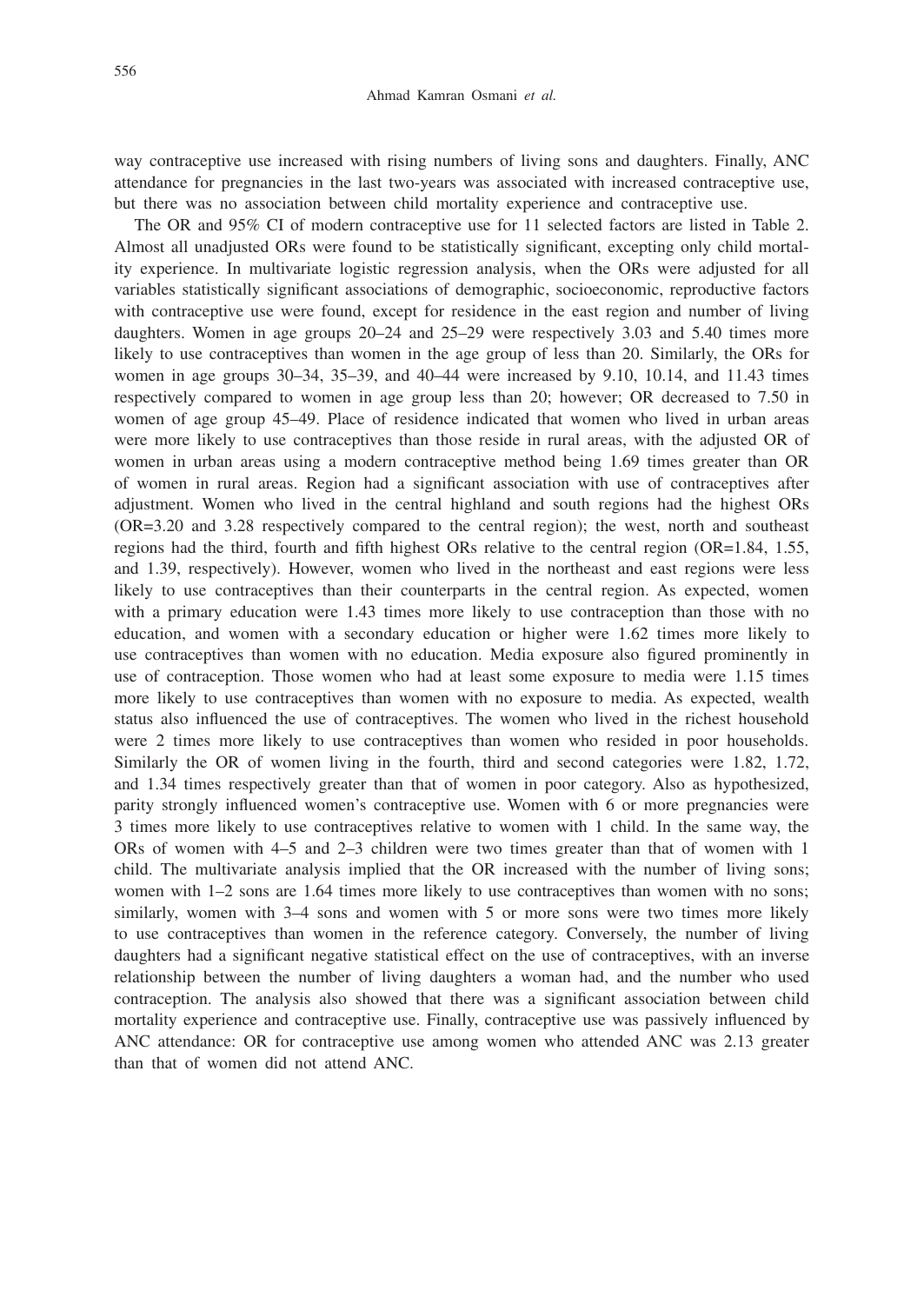| Variables                               | Unadjusted OR<br>$(95\%CI)$ | P-value | Adjusted OR <sup>a</sup><br>$(95\%CI)$ | P-value |
|-----------------------------------------|-----------------------------|---------|----------------------------------------|---------|
| Age                                     |                             |         |                                        |         |
| $20$                                    | 1<br>(Reference)            |         | 1<br>(Reference)                       |         |
| $20 - 24$                               | $2.40(1.62 - 3.56)$         | < 0.001 | $3.03(2.03-4.52)$                      | < 0.001 |
| $25 - 29$                               | $3.80(2.60 - 5.58)$         | < 0.001 | 5.40 (3.64-7.99)                       | < 0.001 |
| $30 - 34$                               | $6.30(4.30-9.24)$           | < 0.001 | $9.10(6.14 - 13.49)$                   | < 0.001 |
| $35 - 39$                               | $6.68$ $(4.56-9.78)$        | < 0.001 | $10.14(6.84 - 15.03)$                  | < 0.001 |
| $40 - 44$                               | $7.78(5.30-11.43)$          | < 0.001 | 11.43 (7.69-16.99)                     | < 0.001 |
| $45 - 49$                               | $5.06(3.43 - 7.47)$         | < 0.001 | $7.50(5.02 - 11.21)$                   | < 0.001 |
| Residence                               |                             |         |                                        |         |
| Rural                                   | 1<br>(Reference)            |         | (Reference)<br>1                       |         |
| Urban                                   | $3.15(2.72 - 3.653)$        | < 0.001 | $1.69(1.37-2.07)$                      | < 0.001 |
| Region                                  |                             |         |                                        |         |
| Central                                 | $\mathbf{1}$<br>(Reference) |         | 1<br>(Reference)                       |         |
| Southeast                               | $1.15(0.94 - 1.43)$         | 0.176   | $1.39(1.11 - 1.73)$                    | 0.003   |
| East                                    | $0.60(0.46 - 0.78)$         | < 0.001 | $0.77(0.59-1.01)$                      | 0.065   |
| Northeast                               | $0.45(0.36 - 0.56)$         | < 0.001 | $0.60$ $(0.48 - 0.75)$                 | < 0.001 |
| North                                   | $1.05(0.89-1.24)$           | 0.515   | $1.55(1.30-1.85)$                      | < 0.001 |
| West                                    | $1.56(1.26-1.92)$           | < 0.001 | $1.84(1.47-2.30)$                      | < 0.001 |
| South                                   | $3.42(2.85 - 4.10)$         | < 0.001 | $3.20(2.62 - 3.92)$                    | < 0.001 |
| Central Highlands                       | $2.24(1.88-2.67)$           | < 0.001 | $3.28$ $(2.71 - 3.97)$                 | < 0.001 |
| Education                               |                             |         |                                        |         |
| No education                            | 1<br>(Reference)            |         | (Reference)<br>1                       |         |
| Primary                                 | $1.23(0.96 - 1.58)$         | 0.093   | $1.43(1.09-1.88)$                      | 0.009   |
| Secondary or higher                     | $1.49(1.20-1.85)$           | < 0.001 | $1.62$ $(1.26 - 2.08)$                 | < 0.001 |
| Media                                   |                             |         |                                        |         |
| No exposure                             | (Reference)<br>1            |         | (Reference)<br>1                       |         |
| At least some exposure                  | $1.67(1.51-1.85)$           | < 0.001 | $1.15(1.01-1.30)$                      | 0.024   |
| Wealth categories                       |                             |         |                                        |         |
| Poorest                                 | 1<br>(Reference)            |         | 1<br>(Reference)                       |         |
| Second                                  | $1.25(1.08-1.44)$           | 0.002   | $1.34(1.15-1.56)$                      | < 0.001 |
| Third                                   | $1.59(1.37-1.84)$           | < 0.001 | $1.72(1.45-2.04)$                      | < 0.001 |
| Fourth                                  | $1.87(1.57-2.23)$           | < 0.001 | $1.82(1.48-2.24)$                      | < 0.001 |
| Richest                                 | $3.20(2.75 - 3.72)$         | < 0.001 | $2.14(1.72 - 2.67)$                    | < 0.001 |
| Parity<br>$\mathbf{1}$                  | 1<br>(Reference)            |         | 1<br>(Reference)                       |         |
| $2 - 3$                                 | $2.03(1.55-2.65)$           | < 0.001 | $2.08(1.57-2.75)$                      | < 0.001 |
| $4 - 5$                                 | $3.05(2.35-3.95)$           | < 0.001 | $2.70(2.01-3.65)$                      | < 0.001 |
| 6 or more                               | $4.08$ $(3.18 - 5.24)$      | < 0.001 | $3.45(2.54 - 4.06)$                    | < 0.001 |
| Number of living sons                   |                             |         |                                        |         |
| $\boldsymbol{0}$                        | 1<br>(Reference)            |         | (Reference)<br>1                       |         |
| $1 - 2$                                 | $1.76$ $(1.43 - 2.17)$      | < 0.001 | $1.64(1.31-2.05)$                      | < 0.001 |
| $3 - 4$                                 | $2.63$ $(2.12 - 3.25)$      | < 0.001 | $2.07(1.63 - 2.64)$                    | < 0.001 |
| 5 or more                               | $3.33(2.60-4.26)$           | < 0.001 | $2.48(1.86 - 3.29)$                    | < 0.001 |
| Number of living daughters              |                             |         |                                        |         |
| $\theta$                                | 1 (Reference)               |         | 1 (Reference)                          |         |
| $1 - 2$                                 | $1.50(1.28 - 1.77)$         | < 0.001 | $1.38(1.16-1.65)$                      | < 0.001 |
| $3 - 4$                                 | $1.93(1.62 - 2.30)$         | < 0.001 | $1.39(1.14 - 1.70)$                    | 0.001   |
| 5 or more                               | $1.79(1.38-2.31)$           | < 0.001 | $1.20(0.90-1.60)$                      | 0.194   |
| Child mortality experience              |                             |         |                                        |         |
| No                                      | (Reference)<br>$\mathbf{1}$ |         | (Reference)<br>1                       |         |
| Yes                                     | $1.04(0.92 - 1.16)$         | 0.521   | $0.88(0.77-0.99)$                      | 0.04    |
| ANC <sup>b</sup> visit in last two year |                             |         |                                        |         |
| No                                      | $\mathbf{1}$<br>(Reference) |         | 1<br>(Reference)                       |         |
| Yes                                     | $2.71(2.23 - 3.27)$         | < 0.001 | $2.13(1.74 - 2.62)$                    | < 0.001 |

**Table 2** Unadjusted and adjusted odds ratio (OR) of selected explanatory factors of contraceptive use among women in Afghanistan.

a) Odds ratios adjusted for age, residence, region, education, media, and wealth index quintile

b) Antenatal care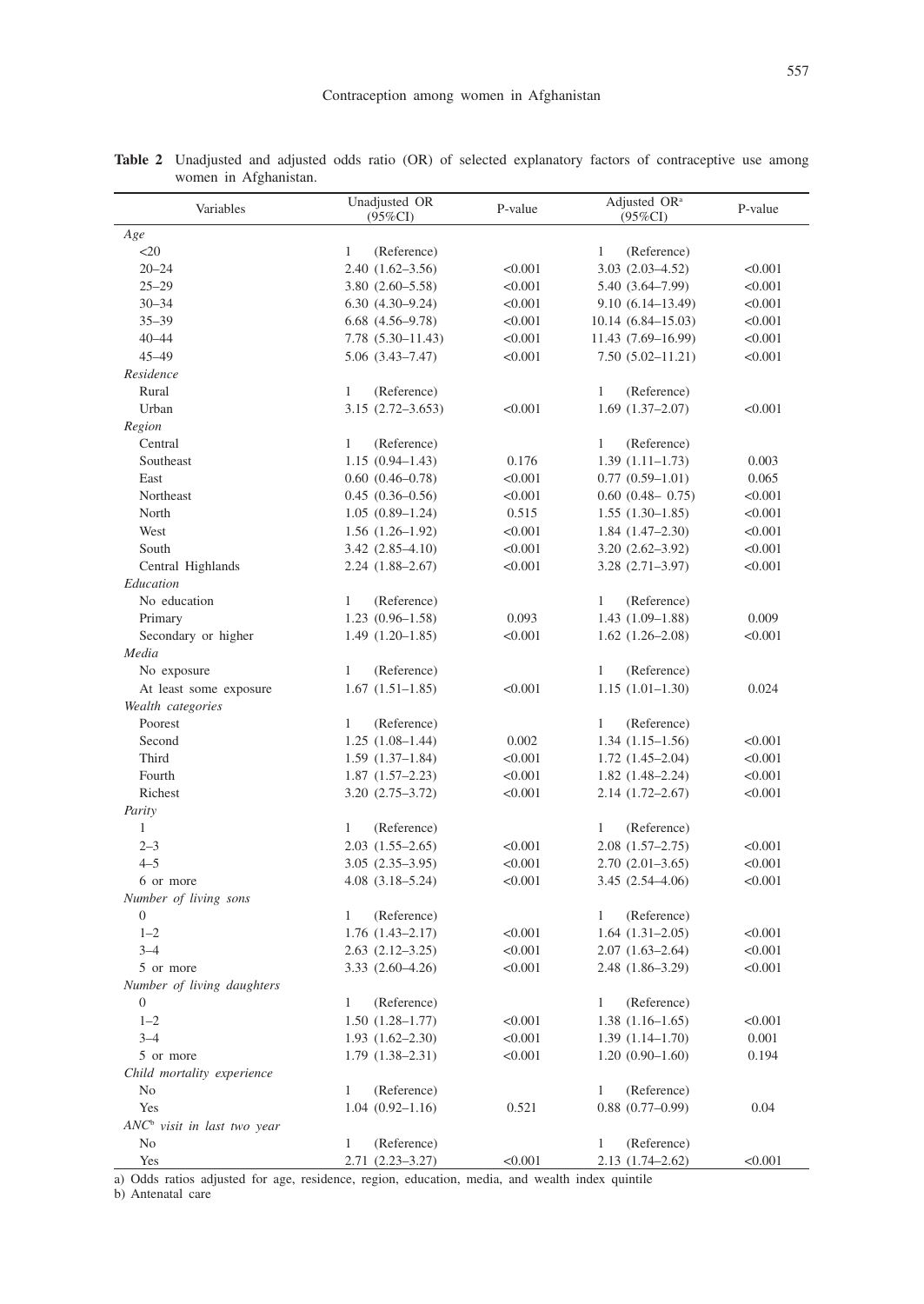## DISCUSSION

This study aimed to examine which explanatory factors influenced contraceptive use among currently married women aged 12–49 years in Afghanistan and how effective these variables were at the individual level. From multivariate logistic regression analysis for a large sample size, the adjusted OR for all selected explanatory factors, except for women having 5 or above daughters, showed statistically significant associations with contraceptive use. The strongest adjusted association was observed in the age group factor. As shown in Table 2, adjusted OR for contraceptive use significantly increased with the age of the respondent. The low contraceptive use among women aged less than 20 years may be due to the fact that most of women in this age group are newly married and have interest in having children. On the other hand, in Afghanistan social setting families culturally encourage newly married couples to have children within the first year of marriage. Considerable increase of contraceptive use from age of 25 to 44 years indicated that the majority of women reached their desired number of children and then chose to avoid pregnancy by using modern contraceptive methods. The reduction of contraceptive use among the oldest age group (45–49 years) may be related to the fact that they rely on traditional methods like calendar base, or using some herbs, and due to social taboos they were afraid to talk about these issues when interviewed. In addition, a number of older women might be not sexually active.

Considering the place of residence, urban women were more likely to use modern methods of contraception than rural women. The contributors to this positive association may be better socioeconomic status of women in cities, easy access to family planning services, cultural disparity compared to rural areas, and high level of female literacy in urban areas. At the regional level, disparity was observed among regions. In the east and northeast regions less women like to use contraceptives relative to central region. In the east region (Nangrahar, Laghman, Kunar and Noristan provinces) the possible causes for low use of contraception may include, but are not limited to, the area's worse security situation affecting access to and coverage of health care services, shortage of female doctors and midwives in most health facilities that provide maternal and child health care services, strong prohibition of contraceptive use by the Taliban in this area, and misconceptions about family planning in the community. Regarding the northeast region (Baghlan, Kundaz, Takhar, and Badakhshan provinces), remote geographical areas, women's low access to primary health care services, and security threats are the possible leading causes of low contraceptive use.

As expected, the relationship between education and contraceptive use was strong. In general, current use of contraception progressively increased with increasing female education. This may be because educated women had better access to health facilities and information about contraception. The contraceptive use increases gradually with household wealth status that has several possible explanations. For example, the wealth variable was an aggregate index of assets, with many having assets such cellphones, radios, televisions, motorbikes, cars, or bicycles, all of which can contribute to other important factors such as access to information and transport. All aforementioned findings are in line with similar studies conducted in low-income and lower middle income countries such as Pakistan,<sup>7,8,10,14)</sup> Sudan,<sup>9)</sup> Malawi,<sup>13)</sup> Ghana,<sup>15)</sup> Iran,<sup>16)</sup> and Turkey.<sup>17)</sup> In all these studies it was found that contraceptive use positively influenced by women's age, urban residence, women's secondary or higher level of education, and better health status of women.

In addition, as hypothesized, media exposure had a positive effect on contraceptive use. This indicates that those women may have obtained some messages of information, education and communication of the family planning program through the public and private media. This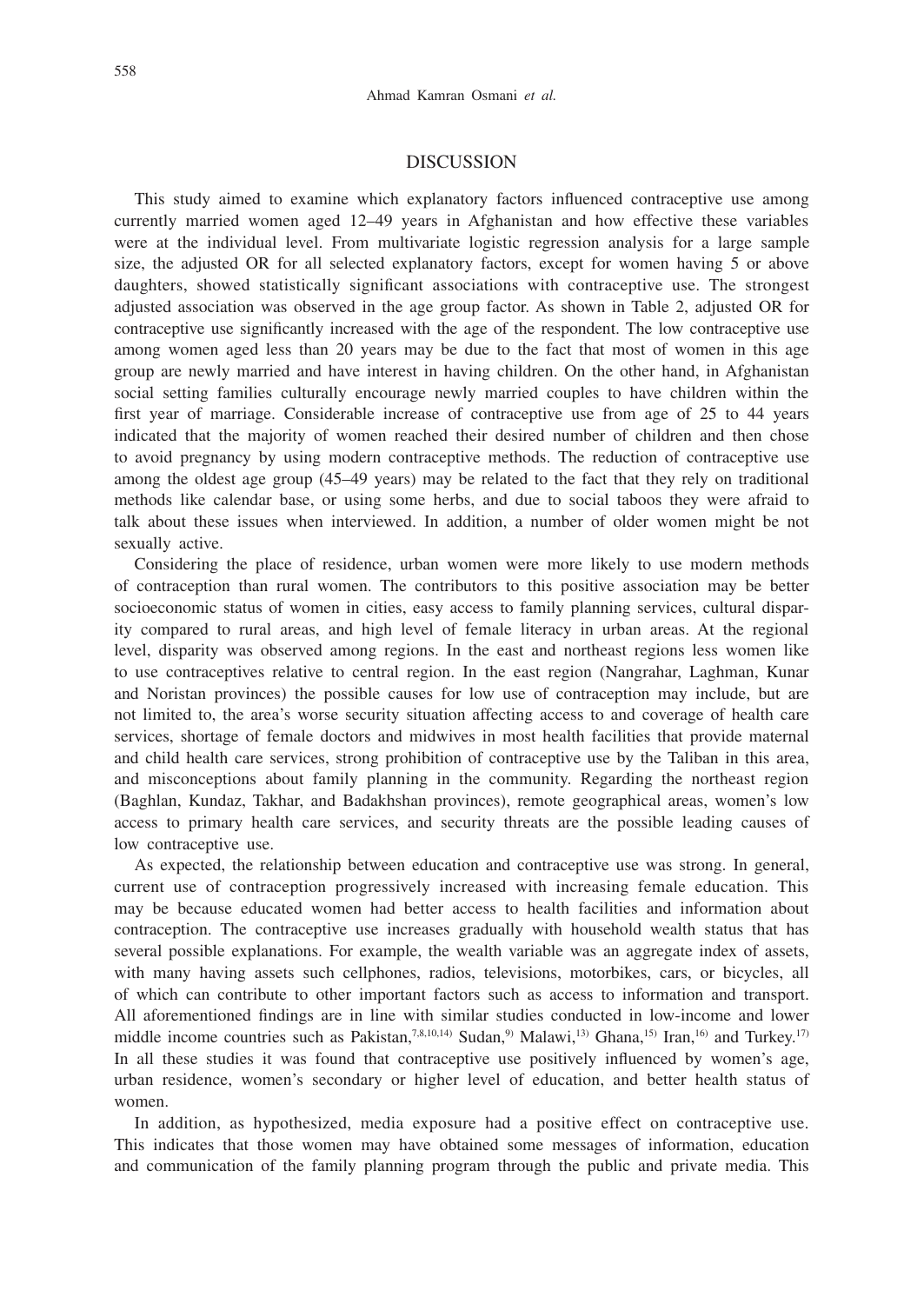finding was also outlined by a study conducted in India regarding the effect of mass media on contraceptive use.18) This study analyzed the data of a national representative survey, including 84,558 currently married women aged 13–49 years, suggested that general exposure to electronic mass media has a substantial positive effect on current contraceptive use and intended future use of contraception.

Although all reproductive health factors of women, with the exception of number of living daughters, were positively associated with contraceptive use, parity and number of living sons were the two leading reproductive factors for contraceptive use. The analysis showed that when the number of children increased, the number of women using contraception also relatively increased. This indicates that when women reach their desired number of children, they used contraception for the purpose of not becoming pregnant, rather than for birth spacing or reducing the number of their desired children. In the same way, ORs for contraceptive use increased by increasing number of sons. This disparity makes it clearer that son preference among families influences contraceptive use. The possible reasons for this cultural preference of sons in Afghanistan may include a number of cultural and socioeconomic considerations, including sons' financial contributions to the family economy, their ability to support their parents and perpetuate the family name, as well as a general sense of pride in having more sons than daughters. Similar to these findings regarding parity and son preference, a study in three south Asia countries (Bangladesh, India and Nepal) also found that even after controlling for socioeconomic and other factors including education, employment, wealth, media exposure, women's participation in household decision making, and urban or rural residence contraceptive use was still strongly associated with parity and number of sons.<sup>19)</sup> The child mortality experience was the third reproductive criteria of women that affected the contraceptive use. The women who have experienced the death of at least one child up to the time of survey were less likely to use contraception than women who have never experienced the death of a child. This may be because that in order to compensate for their dead child or reach to their desired number of children, these women did not have high interest to contraceptive use. Similar to this study, studies in Turkey<sup>20)</sup> and Egypt<sup>21)</sup> also found that child mortality was strongly associated with non-use of contraception.

This study's largest strength is the number of current married women for whom data was collected  $(n=13,654)$  from all over of the country and the associated power to detect significant differences and trends among this group of women. In addition, the data was used in this study had valuable information about each woman which allowed us to investigate association of each factor with contraceptive use. However, the present study had a number of limitations. First, cross sectional data was used, which allowed to examine the associations between variables but not to show causality. Second, the reporting of current contraceptive use might be inaccurate. This might arise from the fact that in Afghanistan traditional setting any discussion on sex and sexrelated subjects is regarded, as a taboo particular in rural areas where literacy levels are low and traditional believes are in place. Lastly, the study did not include the unmarried women because of the fact that the community and the religion reject the sexual activities outside marriage.

It was evident that contraceptive use in Afghanistan was influenced by almost all of the selected explanatory factors for this study. A number of conclusions and evidence-based recommendations can be derived from this study's findings. Firstly, the national family planning program should initiate family planning campaigns in rural areas aimed at increasing knowledge of contraception among young age groups. Secondly, efforts should be made to continue improving girls and women access to education in the country. This would be effective not only for increasing their reproductive health awareness and use of modern contraceptives, but also important for empowering women in the family and community. While in the long term universal female education is a priority for the Afghanistan government, in the short term strategies such as engaging religious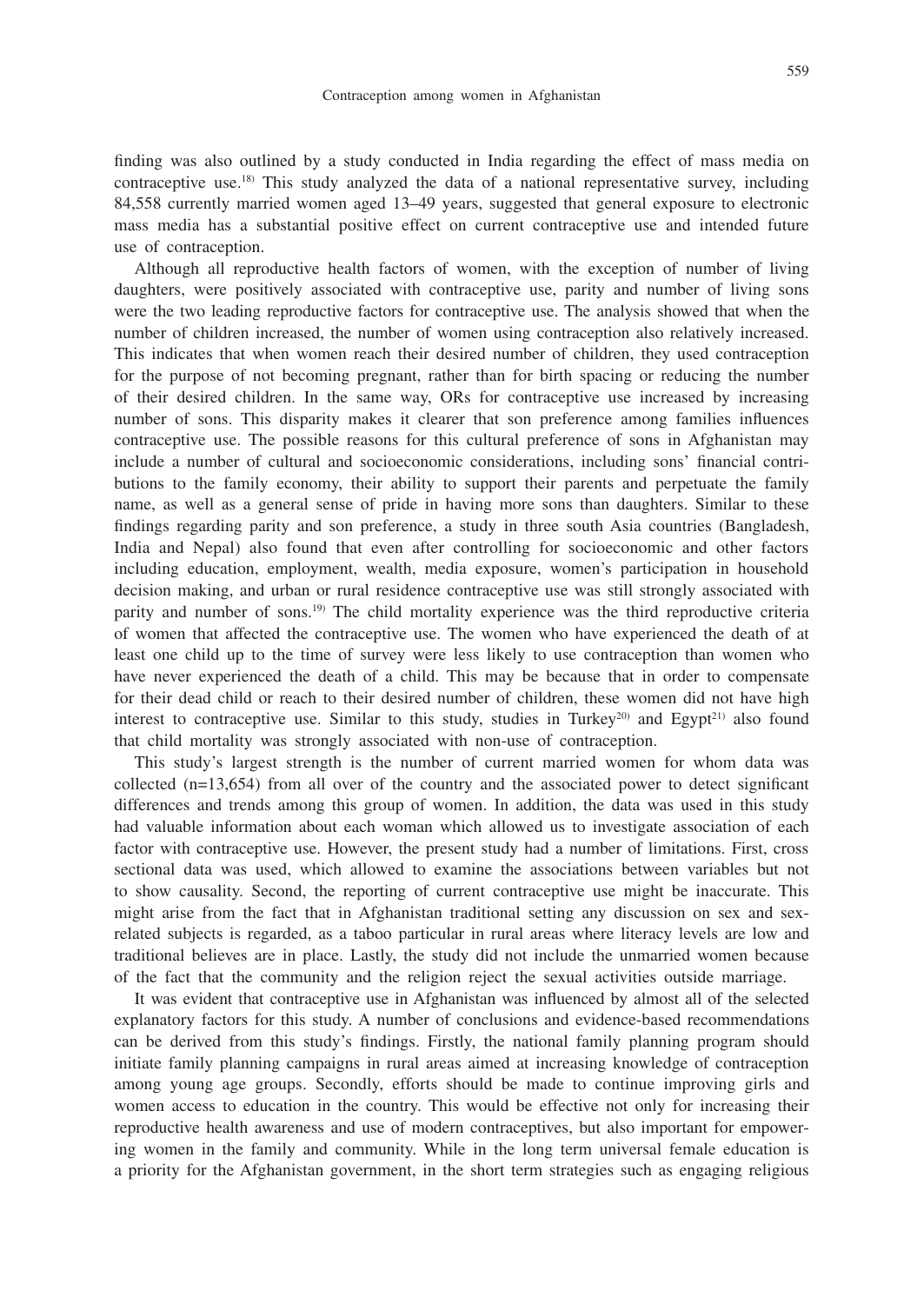leaders in the national family planning program, and encouraging the sustainable outreach of maternal services by the staff of comprehensive health centers and district hospitals in the rural areas may achieve more immediate improvements in contraceptive prevalence. Thirdly, this study found that mass media had positive effect on contraceptive use. The electronic mass media plays an important role in educating women on the benefits of small families and providing them with information on contraception. Radio and television information, education and communication programs and messages specific to family planning and birth spacing will likely have considerable effect on use of contraceptive particularly in a country like Afghanistan where the literacy rate is very low. Therefore, dissemination of family planning information, education and communication programs by using mass media is not only a cost effective approach, but also huge numbers of women exposed to electric media may be informed about the benefits of family planning.

## ACKNOWLEDGEMENTS

The authors are thankful to the Health Economics and Financing Directorate of Afghanistan's Public Health Ministry for providing the required data for this study. We especially would like to extend our appreciation for the commitment and support of Aya Higa, Young Leader Program coordinator, and other staff and faculty throughout the academic program.

# CONFLICTS OF INTEREST

The authors declare no conflicts of interest.

# **REFERENCES**

- 1) World Health Organization. *The Family Planning Fact Sheet 2013*. WHO, Geneva.
- 2) Afghanistan Central Statistics Office. *Afghanistan Multiple Cluster Indicators Survey 2013*. Kabul, Afghanistan.
- 3) Monitoring and Evaluation Department of Ministry of Public Health, John Hopkins University, Indian Institute of Health Management Research. *Afghanistan Health Survey 2012*. Kabul, Afghanistan.
- 4) Ministry of Public Health of Afghanistan. *Health and Nutrition Sector Strategy 2008–2015*. Kabul, Afghanistan.
- 5) Ministry of Public Health of Afghanistan. *National Reproductive Health Strategy 2006–2009*. Kabul, Afghanistan.
- 6) United Nation, Department of Economic and Social Affairs, Population Division. *World Contraceptive Patterns 2013*. Unit Nation, New York.
- 7) Casterline JB, Sathar ZA, ul Haque M. Obstacles to contraceptive use in Pakistan, a study in Punjab 1996. *Stud Fam Plann*, 2001; 32: 95–110.
- 8) Mahmood N, Ringheim K. Factors affecting contraceptive use in Pakistan. *Pak Dev Rev*, 1996; 35: 1–22.
- 9) Ali AA, Okud A. Factors affecting unmet need for family planning in Eastern Sudan. *BMC Public Health*, 201; 13: 102.
- 10) Fikree F, Amanullah Khan, Kadir M, Fatima, Rahbar M. What influences contraceptive use among young women in urban squatter settlements of Karachi, Pakistan. *Int Fam Plann Perspect*, 200; 27(3): 130–136.
- 11) Beekle AT, McCabe C. Awareness and determinants of family planning practice in Jimma, Ethiopia. *Int Nurs Rev*, 2006; 53: 269–273.
- 12) Hailemariam A, Haddis F. Factors affecting unmet need for family planning in southern nations, nationalities and people region of Ethiopia. *Ethiop J Health Sci*, 2011; l21: 121–125.
- 13) Martin E, Palamuleni. Socioeconomic and demographic factors affecting contractive use in Malawi. *Afr J Reprod Health*, 2013; 17: 91–104.
- 14) Saleem A, Pasha GR. Women's reproductive autonomy and barriers to contraceptive use in Pakistan. *Eur*